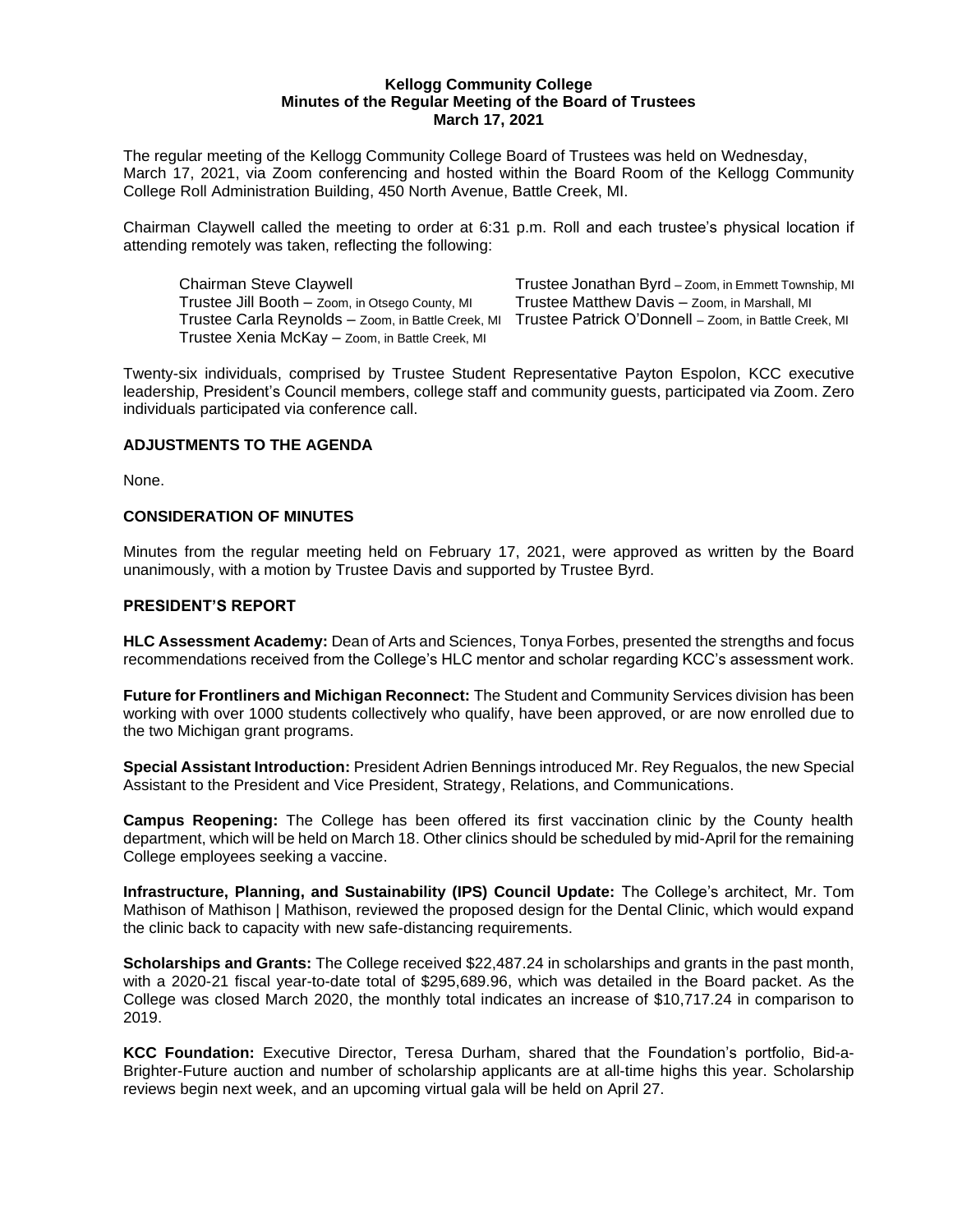**Higher Learning Commission (HLC) Update:** Dr. Paul Watson, Vice President for Instruction, presented the last two criteria of the College's drafted Assurance Argument in preparation for a site visit by the HLC October 2021.

### **BOARD REPORTS AND REQUESTS**

Trustee Student Representative, Payton Espolon, briefly spoke regarding students' appreciation for inperson classes and the extension of the scholarship application deadline.

# **CITIZEN/STAFF REQUESTS AND COMMENTS**

None.

# **ACTION ITEMS**

**Operating Policy Revisions:** With a motion by Trustee Davis, supported by Trustee Byrd, the Board unanimously approved including new standard review and approval language for consistency among all policies, which modifies the following previously approved policies:

- OP 10.001 Policy Governance & Standards
- OP 20.001 Space Heater and Personal Appliance Policy
- OP 26.001 Posthumous Degrees
- OP 26.002 Academic Appeal
- OP 26.003 Academic Incomplete
- OP 26.004 Academic Integrity
- OP 26.005 Academic Nepotism
- OP 26.006 Administrative Withdrawal
- OP 28.001 Faculty Qualifications
- OP 30.001 Student Code of Conduct

**Dental Clinic Renovation Budget:** With a motion by Trustee Byrd, supported by Trustee Davis, the Board unanimously approved the \$2 million budget for a renovation to the Dental Clinic due to social distancing requirements now required because of COVID. The funding for the project will include as much federal stimulus funding that is allowable and may include up to \$100,000 of 21<sup>st</sup> Century funds to cover anything determined to be ineligible for the funds.

**Compliance with Community College Act, Sec. 389.141:** With a motion by Trustee Byrd, supported by Trustee Reynolds, the Board unanimously approved the resolution estimating property taxes required to comply with the Community College Act.

**Financial Statements:** With a motion by Trustee Byrd, supported by Trustee Davis, the Board unanimously approved the financial statements for the month of February 2021.

**Sabbatical Requests:** With a motion by Trustee Booth, supported by Trustee Reynolds, the Board unanimously approved sabbatical requests for Ryan Flathau, Faculty, Art, and Susan Sawyer, Faculty, Biology/Chemistry.

**Personnel Items:** The following personnel items were reviewed by Dr. Bennings and approved unanimously by the Board, with a motion by Trustee Davis, supported by Trustee Reynolds:

### *New Employees*

| Tom Longman           | Interim Director, Regional Manufacturing Technology Center (part-time)<br>(effective March 1, 2021, through June 1, 2021, or until position is filled;<br>Administration, Chair/Director, 2019-2020, annualized salary \$99,398, pro-rated on<br>a part-time hourly basis) |
|-----------------------|----------------------------------------------------------------------------------------------------------------------------------------------------------------------------------------------------------------------------------------------------------------------------|
| Philip 'Rey' Regualos | Special Assistant, Office of the President<br>(effective March 1, 2021; Administration, Manager 1, 2019-2020, annualized salary<br>\$68,872)                                                                                                                               |